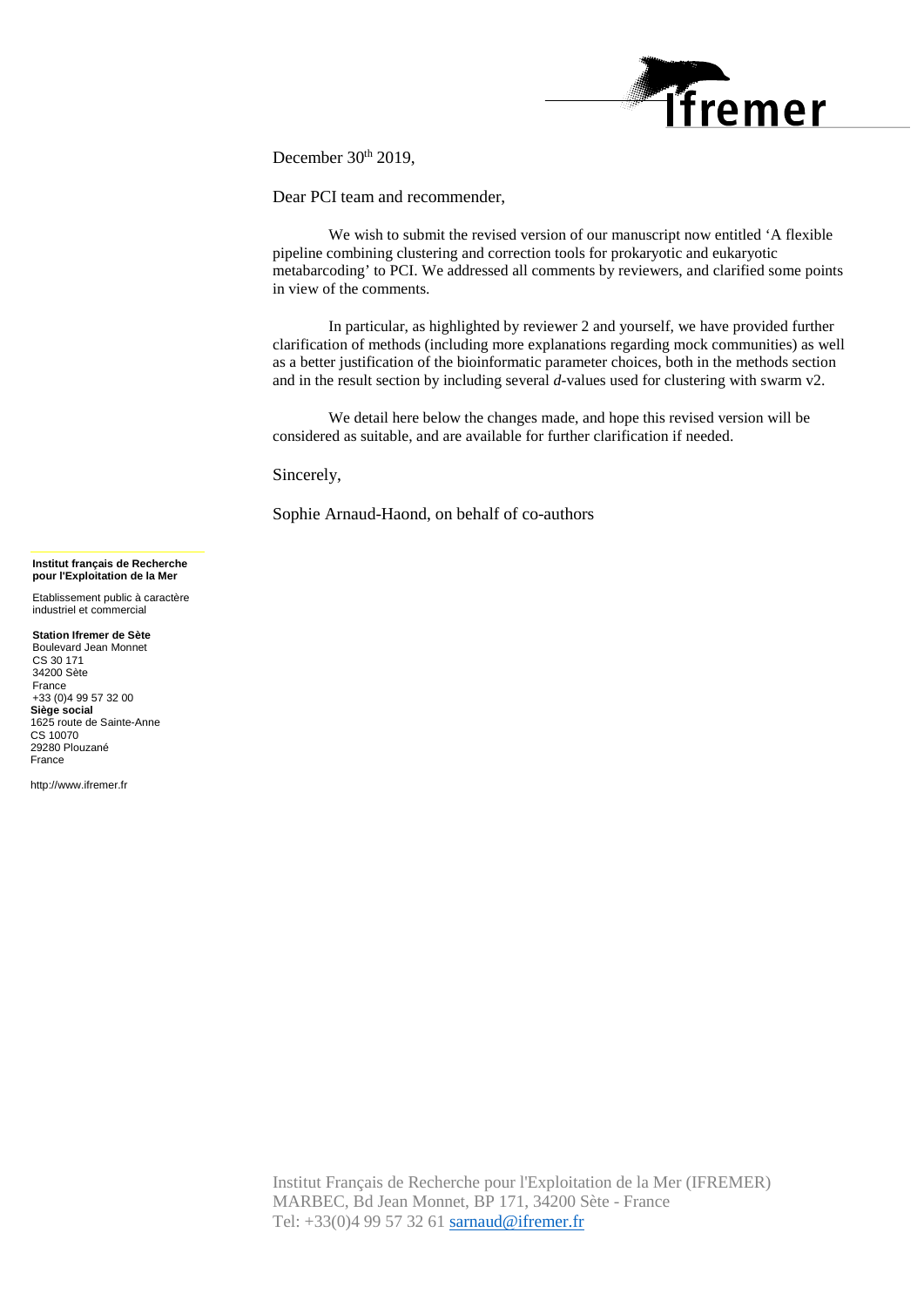

# *Rev#1 Tiago Pereira*

*R1.1: The study by Brandt et al. (A flexible pipeline combining bioinformatic correction tools for prokaryotic and eukaryotic metabarcoding) brings new insights into data analysis of metabarcoding datasets covering both prokaryotes and eukaryotes as well as mitochondrial (e.g. COI) and nuclear genes (e.g. 18S and 16S), particularly with the inclusion and testing of new methods/bioinformatic tools (e.g. DADA2 and LULU). It is an interesting and well-written paper, likely to be very useful to many biologists/ecologists dealing with these types of datasets. The reviewer has done minor comments/changes in the pdf file (see attachment).*

**Comment and actions 1.1:** we included all minor changes in the revised file, except:

- We did not remove "tube" in tube cores (lines...), as it is important to differentiate between tube cores and blade cores that are distinct equipment allowing to sample different volumes of sediment.
- We defined BLAST in the Materials and Methods section rather than in the abstract.

## *Additionally, the authors should consider the following major points:*

*R1.2: Expected relative abundance: multi copy nature of rRNA genes, PCR bias, etc., might confound our expectations. How close is it good enough?*

This was the aim of the mock communities, i.e. to approach as much as possible a correspondence one species-one OTU. We clarified this by changing the order of the results and discussion, to clarify this line of thought. We also recovered a higher abundance of reads for those species with higher relative DNA concentration in the mock communities; yet, the *in vitro* admixture of DNA does not mimic the diversity of species with distinct number of cells, repeats of ribosomal sequences or mitochondria… For insects (Pinol et al. 2019 Mol. Ecol.) or fishes (Pont et al. 2018 Scientific Reports, Toshiaki et al. 2017, Mol. Eco. Res.), correlations between biomass and read abundance could be established using very specific primer pairs. However, our global approach using "universal" primers to encompass the broadest possible range of metazoan diversity does not allow such approach. This is the reason why we prefer not to use the information about read numbers and to stick to presence/absence for metazoans, while for microbial diversity we adopted the classical approach present in the literature accounting for the number of reads in each ASV.

# *R1.3: Intragenomic/intraspecific polymorphism: is this a real problem? Can we alleviate by using phylogenetic methods?*

**Comment 1.3:** The split of a given species sequence into several ASVs counts among the most important pitfalls of metabarcoding. As this "demultiplication" is not comparable across taxa (as seen in newly added Fig. S2), the taxonomic compositions of samples will not be reflecting species diversity but a combination of genetic diversity and divergence, which is not the aim of a biodiversity inventory. With the mock samples, we show that clustering ASVs into OTUs alleviates this problem for most metazoan species and LULU curation further improves accuracy,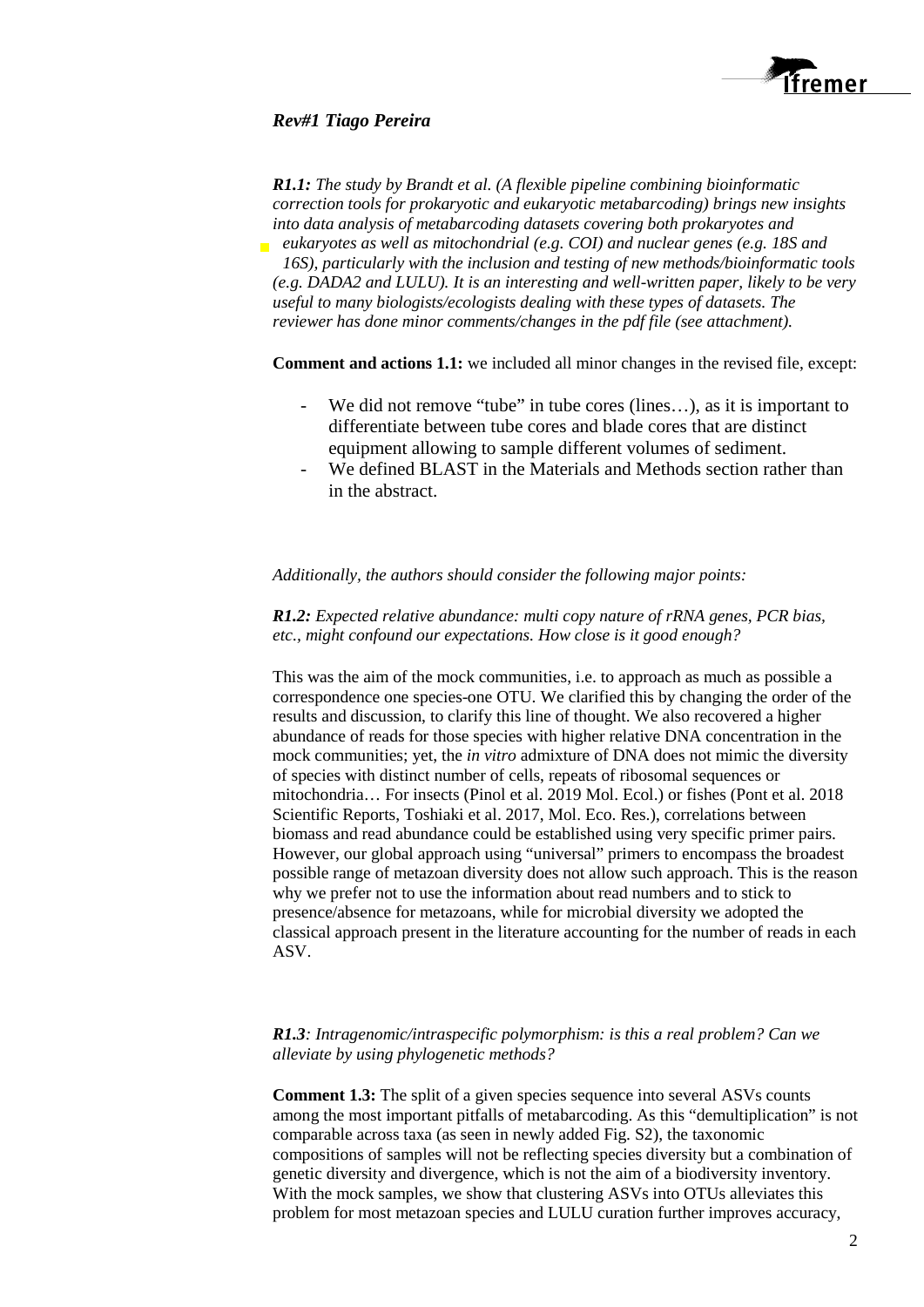

yet we also see that the problem is not entirely solved: some species still produce more than one OTU. It has thus to be kept in mind that an exact 1 to 1 species/OTUs relationship can still not be expected with the tools available today. The help of phylogenetic methods is limited in Illumina Sequencing due to its restriction to short DNA fragments, but can certainly be valuable with the development of longer fragment sequencing using alternative sequencing technologies (PacBio, Nanopore) and DNA enrichment methods (such as capture by hybridization or long-range PCR).

**Action 1.3**: we clarified the problem generated by intraspecific polymorphism in the introduction (lines 81-107) and in the discussion (lines 501-519)

*R1.4: General trend/patterns: although the different methods produced different results (e.g. alpha/beta diversity), how strongly did they impact the overall pattern?*

**Comment 1.4:** We clarified in the manuscript that the impact is high (and significant) on alpha diversity, and thus on biodiversity inventories (depending on the pipeline, some OTUs are lost, others are split). For beta diversity, we show that the patterns of community structures are qualitatively consistent across pipelines, when d-values are low (Fig. 2). Although LULU curation leads to significantly different communities in 18S V1-V2, as revealed by the significant PERMANOVA results, this does not change the overall spatial patterns observed and may be explained by different abundances of spurious OTUs in some major phyla (Arthropods, Cnidarians, Nematodes…).

**Action 1.4:** We added a figure illustrating the changes in ASVs/OTUs detected per taxon in each pipeline in the Supplementary material (Fig. S2). We also added a figure (Fig. 2) illustrating beta-diversity patterns to clarify this point in the result section. We clarified the text in the discussion to explain the effects of pipeline parameters on alpha vs beta diversity, lines 572-579 and 588-596.

*R1.5: In the pipeline, what seems to be the crucial step (e.g. clustering methods/thresholds or taxonomic assignment) in order to produce reliable/accurate findings with respect to biodiversity and ecological patterns?*

**Comment 1.5:** We found that both steps are crucial as they both modify the results obtained, but in different ways. Clustering and LULU curation improve overall ecological patterns as they influence alpha and, to a lower extent, beta diversities (see comment above). Contrastingly, taxonomic assignments affect the qualitative value of biodiversity inventories, and the precision in the description of communities at a finer grain taxonomy level. The pipeline we present here aims at providing global inventories. As seen in Fig. 3, neither BLAST nor RDP provide satisfactory taxonomic assignments of deep-sea datasets using available public databases, at least not for COI. Carrying out a two-step assignment, first on a global database as done here, and then a second level assignment, phylum by phylum, with databases specific to the species and ecosystems investigated will be of value to improve biodiversity inventories, yet such databases still need to be built, in particular for the deep sea.

**Action 1.5:** We modified the structure of the manuscript to better separate and detail those two issues: we first address the improvement obtained for "numerical ecology" using mock and true samples. We then look at taxonomic assignment quality with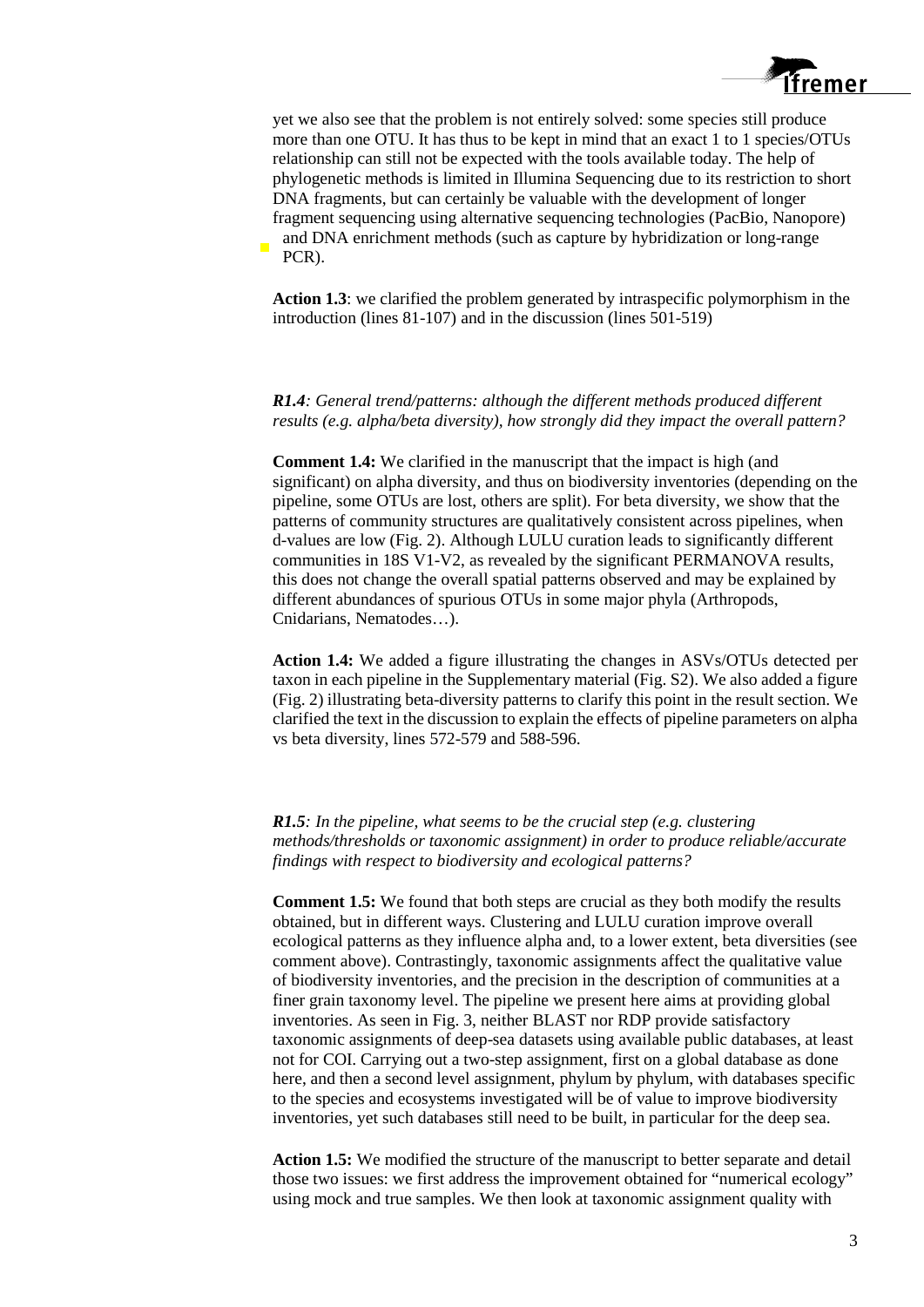

both BLAST and RDP for the three loci, and underline the need for a two-step assignment using more specific databases in the discussion section, which reads:

"*At present, if accurate taxonomic assignments are sought while using universal primers, we advocate assigning taxonomy in two steps: first, using BLAST and a large database including all phyla amplifiable by the primer set, extracting the clusters belonging to the groups of interest, then re-assigning taxonomy to these target taxa using RDP and a smaller, taxon-specific database*."

#### *R#2: Anonymous reviewer*

*R2.1: My review of the language will therefore be very short and does not include typos (but there are some!). I would suggest, though, to re-structure the order of some paragraphs, which might improve the reading experience of the manuscript even further.*

**Action 2.1**: We went through the annotated pdf to incorporate annotations and corrections. We also restructured the manuscript for more clarity, in order to address the reviewer's comment to "*disentangle the results of the mock community approach from the results of the 'true' samples. One possibility is to restrict oneself first to the mock community results, because they allow for setting the further results in a context*"

The results were re-ordered as follows:

- 1. Alpha diversity in mock communities
- 2. Alpha diversity in natural samples
- 3. Beta diversity patterns in natural samples
- 4. Taxonomic assignment quality

#### *Major concerns:*

*R2.2: Stefanni et al., 2018; Multi-marker metabarcoding approach to study mesozooplankton at basin scale. Scientific Reports 8:12085). Stefanni et al., made some different choices regarding their bioinformatic pipeline, but their work and results should at least be discussed in the context of the current manuscript here.*

**Comment and Action 2.2:** We thank the reviewer for the mentioning of this reference. Similarly to our approach, Stefanni et al. combined COI and 18S (although they used 18S-V9) and showed a strong difference in alpha diversity levels obtained depending on clustering threshold, but also depending on taxonomic similarity threshold used to assign metazoan sequences (cut-off value of 80% for COI and 86% for 18S). We could not comparatively evaluate the effect of LULU-curation as we did not find a mention to the parameters chosen in the manuscript or associated sup. Mat. We thus now cite this work in the discussion as another example of study showing the improvements that can be gained through more conservative bioinformatic pipelines, yet also emphasizing the need for flexible assignment thresholds in less well-known communities such as deep-sea ones (lines 612-630).

Indeed, Stefanni et al.'s study focuses on shallow-water coastal environments and mesozooplankton assemblages (mostly macrofauna), which are much better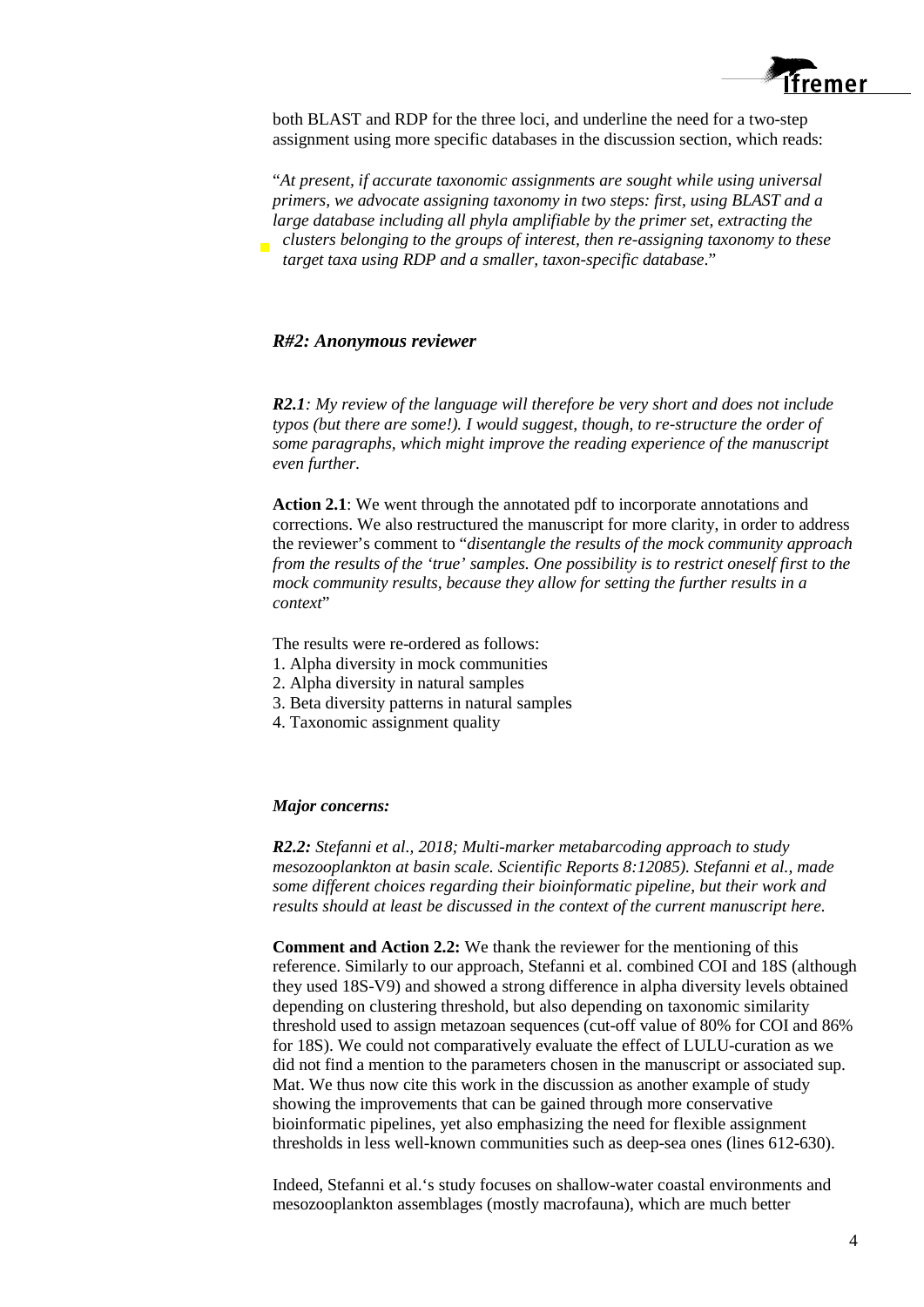

represented in public databases. Moreover, many phylogenies of invertebrates (including shallow water genera) show high levels of species divergence, even within genera. This is the case for example for Eunicidae (Zanol et al., 2010, and associated GenBank data), where most species show a minimum of nearly 20% (and up to more than 30%) divergence from any other species at COI. Similarly, phylogenies of deepsea taxa such as barnacles (Herrera et al, 2015) or Alvinocarid shrimp (Shank et al.,

1999) showed that some species had COI sequences diverging more than 20% from any other species present in molecular databases. Considering that Alvinocarid shrimp count among well-represented deep-sea taxa, this clearly predicts a large amount of low homologies in understudied ecosystems and taxa such as deep-sea ones (even more so when including smaller meiofauna). These data show the need for much more flexible thresholds for taxonomic assignment (acknowledging and accepting associated uncertainties) than the ones applied to well-known terrestrial or even coastal taxa. As we explain below (comment 2.6), when we tried using a 96% assignment threshold for COI, most of our OTUs were discarded. This is also highlighted in Fig. 3, where BLAST assignments for COI on a marine-only database rarely go beyond 90%.

The second major difference in Stefanni et al.'s approach is the merging of the COI and 18S data for both alpha and beta diversity assessment. This is very interesting, and something we actually planned to do in our ecological analysis of the deep-sea sediment samples. As COI and 18S are very complementary in terms of taxa targeted (highlighted in Fig. S2), subsampling each dataset for its "best targeted phyla" and subsequently combining both seems to be a very efficient way to produce comprehensive and non-redundant biodiversity inventories. We have incorporated this line of thought in the discussion (lines 600-615).

*R2.3: Using LULU in combination with DADA2 was originally tested by Frøslev et al., 2017 on plant data. I am not convinced that simply applying the same combination on metazoan, eukaryotic and prokaryotic data is enough for a study that proposes a 'flexible pipeline combining bioinformatic correction tools', because neither tool was developed by the authors, nor is said combination a novel idea of the authors. Maybe the authors refer to the combination of DADA2 and Swarm for being the proposed novel flexible pipeline. If that is what they are aiming at, they may want to consider putting the combination of DADA2 and swarm (and LULU) in the focus. Momentarily, it reads as the focus is on DADA2 and LULU.* 

**Comment 2.3:** LULU was validated on plant ITS data, but invertebrates and metazoans are very different both in terms of markers and genetic divergence patterns: the authors of LULU recommend in their discussion that the LULU parameters will have to be evaluated for different taxonomic compartments, and ideally on mock communities. This is, among other things, what we aim to do in this work. Our goal, i.e. to have a flexible pipeline allowing more accurate inventories of eukaryotes and prokaryotes, is precisely to 1) evaluate the need for clustering in these taxonomic compartments, currently debated in the metabarcoding community (Callahan et al 2017), and 2) evaluate the effectiveness of LULU for metazoans. We thus do not propose the same pipeline for prokaryotes and eukaryotes

**Actions 2.3:** Following the reviewer's advice, we now insist on and clarify the advantages of swarm when dealing with metazoans. In particular, we modified the structure of the introduction to clarify the advantage of swarm v2. We made clearer that different pipeline parameters are advisable depending on the barcode-targeted taxonomic compartment at stake.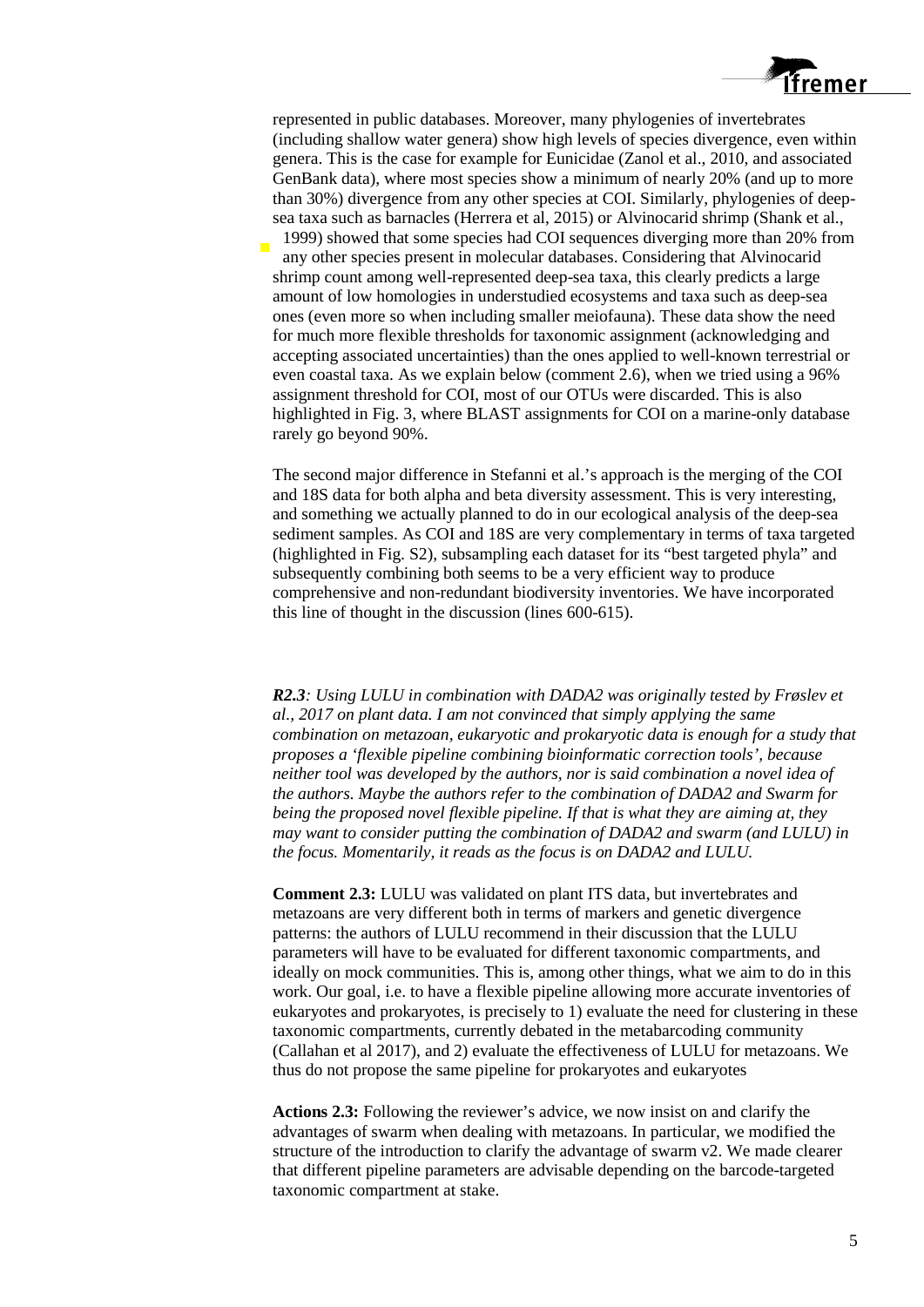

*R2.4: Several parameters were chosen in the bioinformatic pipeline that are currently not justified in the text. The most prominent example is Swarm's d value, which is set to 4 for 18S data, 6 for COI data and 1 for 16S data (lines 261-262). I am aware of only few studies that do not use Swarm's default of d=1, most likely because the results become harder to interpret. Allowing a difference of one nucleotide between two sequences in one OTU can easily be justified by naturally occurring sequence variation or artificially introduced sequencing errors. Every value beyond d=1 is harder to justify and may be just as arbitrary as the clustering thresholds the authors try to avoid. In fact, I was surprised that the authors use the avoidance of arbitrary sequence similarity clustering thresholds as an argument for Swarm (lines 54-55 and 113-115), but then try to set d to a value that mimics a 1% sequence divergence threshold, which is just the invers of a 99% sequence similarity threshold (lines 349-351).* 

**Comment 2.4:** We understand that the selection of clustering thresholds is arbitrary and the investigator's choice based on pilot experiments. This is what we attempted doing here. Swarm with d=1 does not mean that all sequences within an OTU will all have 1 nucleotide divergence, as swarm makes networks of sequences at *d* (iterative linking) and then breaks weak links to produces its OTUs. Similarly, with *d=4-6*, the OTUs produced by swarm v2 will not only contain sequences of 1% divergence. In addition, several studies on metazoans have used *d* values of up to 13 (Macias-Hernandez et al 2018, Siegenthaler et al. 2019, Kemp et al. 2019). We thus in fact had tested several d values for swarm, but did not provide the detail of those tests in the previous manuscript.

**Action 2.4:** We have included in the work a selection of *d* values that cover the range used in the literature (depending on the marker,  $d=1$  to  $d=13$ ). We present the results of these different *d* values in the alpha diversity section of the MS, and present effects on beta-diversity on a selection of *d* values and their corresponding LULUcurated version.

*R2.5: Swarm OTUs clustered with a different d value are pooled and analyzed in the same context. In my opinion, OTUs that are analyzed together should always be treated as similar as possible. I suppose the size of the 18S V1/V2 region is nearly as long as the 16S V4/V5 region; why were then so different thresholds chosen for the clustering of the respective OTUs? The authors need to justify these decisions and if they cannot come up with scientifically sound justifications, they should consider sticking to those values that are justifiable.* 

**Comment 2.5:** The rationale behind these different choices is as follows: the most employed biological species concepts do not apply to agamospecies (lacking sex) such as prokaryotes. Microbiologists thus usually favour avoiding arbitrary clustering and keep all genetic diversity as a possible *proxy* for divergence and/or ecological niche adaptation. However, clustering still makes sense for prokaryotes when aiming at studying associations with other taxa (such as symbiotic relationships between prokaryotic and eukaryotic OTUs), and above all for metazoans, as it avoids biasing biodiversity inventories by putting more weight on species with higher levels of intraspecific polymorphism. Finally, if OTUs are produced, clustering thresholds need to be adjusted to the marker gene chosen, i.e. its intrinsic mutation rates, and taxonomic resolution level. Consequently, COI data needs to be clustered at higher *dvalues* as 18S, just because it displays higher polymorphism, and prokaryotic 16S data, when clustered, will be minimally so.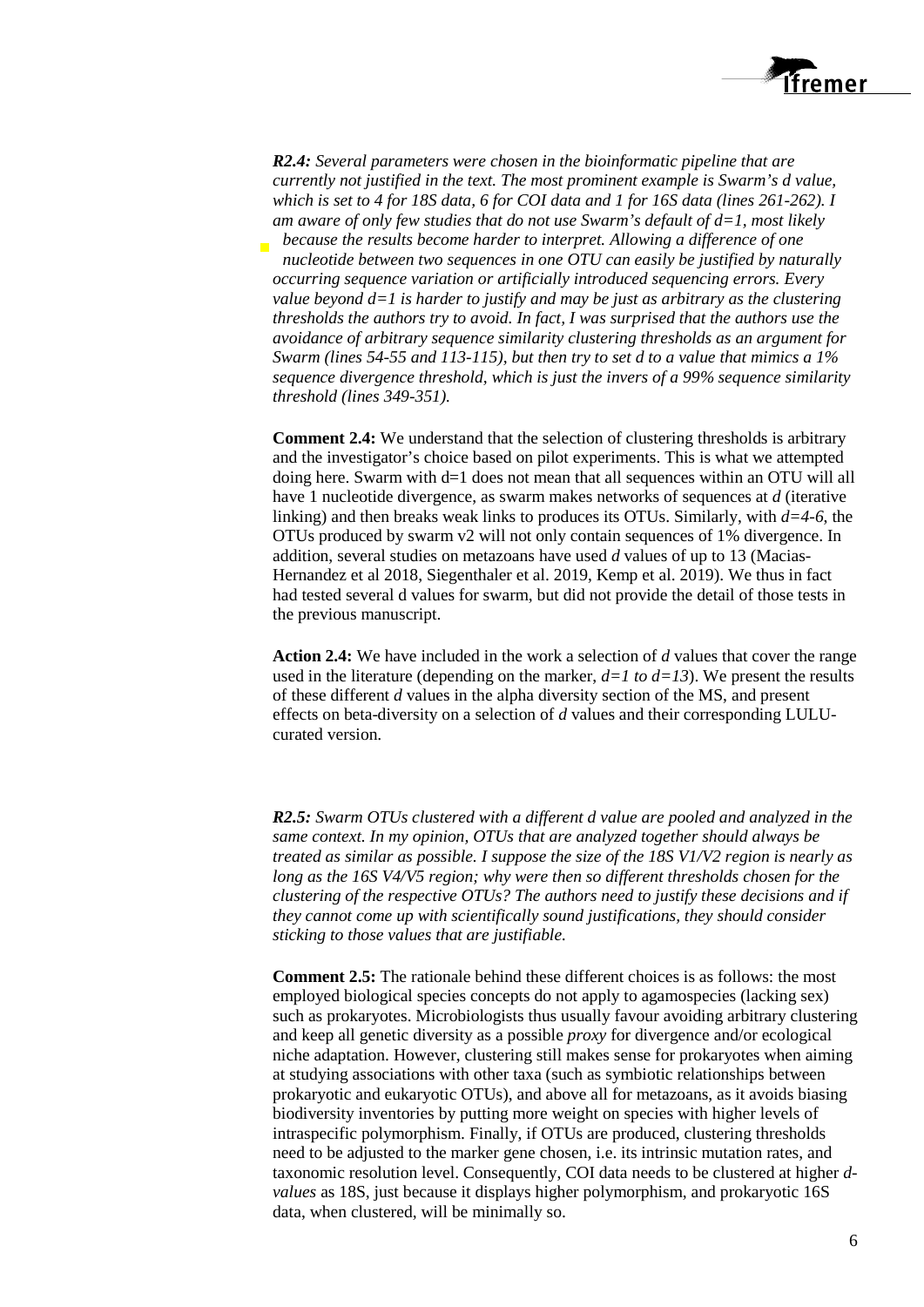

**Action 2.5:** We have included the test of a range of d-values for the three loci in order to improve comparability. We clarified the importance of adjusting the *d* values depending on marker gene and taxonomic compartment targeted in the discussion section (lines 541-570).

*R2.6: Other more or less arbitrary values for which I found no explanation or justification were the maximum error rate for primer removal in CUTADAPT (lines 231-232), the truncation length, maximum expected error rates (line 243) as well as the minimum overlap for paired-end assembly (line 247) in DADA2, the very low identity (70%) cutoff for BLAST (line 254) and the minimum match values for LULU (line 280). All of these parameters have a severe effect on downstream data processing and ultimately on the results. Maybe the authors chose the values for a good reason or they followed default values from the literature. But without further explanations, the readers cannot understand their decisions and I would not recommend using a bioinformatic pipeline that does not inform about such important steps.* 

**Comment and Action 2.6:** We have added more explanations of the different parameter choices in the methods section:

- For cutadapt, the sentence reads: "*Briefly, the script uses cutadapt v1.18 to detect and remove primers, while separating forward and reverse reads in each paired sequence file to produce two pairs of sequence files per sample named R1F/R2R and R2F/R1R. Cutadapt parameters (Table S3) were set to require an overlap over the full length of the primer (default: 3 nt), with 2-4 nt mismatches allowed for ribosomal loci, and 7 nt mismatches allowed for COI (default: 10%)*"
- For *filterAndTrim* in DADA2, the sentence reads: "*Reads were filtered and trimmed with the filterAndTrim function and all reads containing ambiguous bases removed. The parameters were set based on tutorial recommendations and trimming lengths were adjusted based on sequence quality profiles, so that Q-scores remained above 30 (truncLen at 220 for 18S and 16S, 200 for COI, maxEE at 2, truncQ at 11, maxN at 0)."*
- For the *learnErrors* function and the merging step in DADA2, we used the default values, and specified this in the text.
- For taxonomic assignment based on BLAST, we use a (relatively low) minimum hit identity of 70% for two reasons: first, we have tried implementing higher taxonomic thresholds, but this lead to the loss of most OTUs as databases are currently under-represented in deep-sea taxa. Second, we have observed inter-specific mitochondrial DNA divergence levels of up to 33% within a same deep-sea polychaete genus (*Eunice* sp). We have added a sentence to reflect these thoughts: "*A second taxonomic assignment method was optionally implemented in the pipeline, allowing assigning ASVs using BLAST+ (v2.6.0) based on minimum similarity and minimum coverage (-perc\_identity 70 and –qcov\_hsp 80). An initial test implementing Blastn+ to assign taxonomy only to the COI dataset using a 96% percent identity threshold ejected the majority of the OTUs, reducing the power the analyses. Given this result, as well as observed inter-specific mitochondrial DNA divergence levels of up to 33% within a same*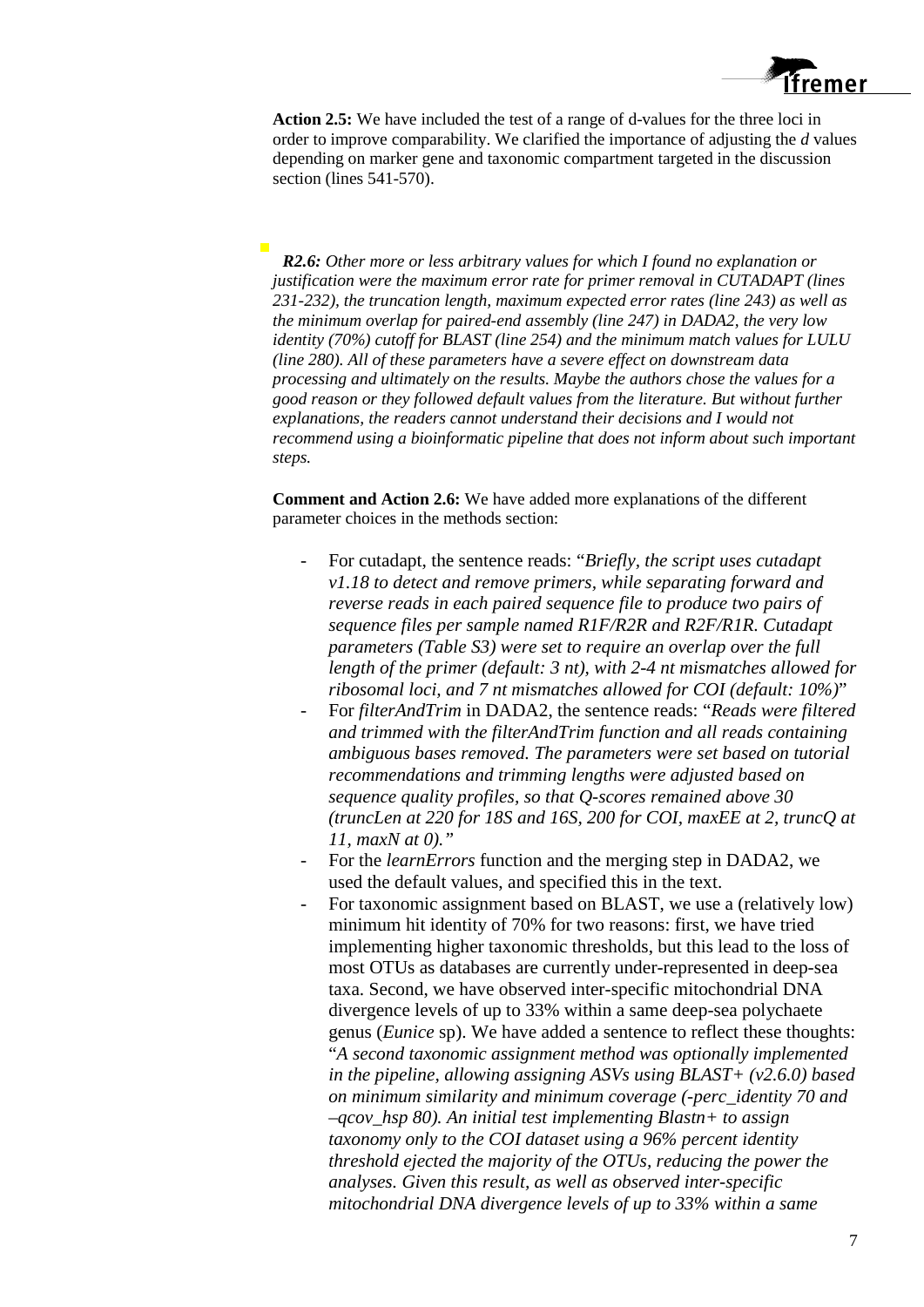

*deep-sea polychaete genus (Eunice sp), and our interest in the identities of multiple, largely unknown taxa and poorly characterized communities, more stringent BLAST thresholds were not implemented at this stage."*

*R2.7: In abstract and introduction, the authors make a point about the importance of multiple marker metabarcoding approaches. However, they conclude that DADA2 is not fit for analyzing metabarcoding datasets of metazoan organisms (lines 504-507). In contrast to this finding, there are at least two publications that analyzed metazoan metabarcoding datasets with DADA2 and did not report the problems presented by the authors here. One of the publications used the 18S V4 marker region and was cited by the authors (Xiong & Zhan 2018), the other publication used the 18S V9 marker region and was not cited by the authors (Leff et al., 2018; Predicting the structure of soil communities from plant community taxonomy, phylogeny, and traits. ISME Journal 12:1794-1805). These studies show that i) the conclusions about metazoan metabarcoding data drawn by the authors on base of the COI region cannot be generalized to all gene regions and ii) the authors may have targeted a less suited gene region for their approach. In any case the results of the current study should be discussed in the context of these previous studies.*

 $\overline{\phantom{a}}$ 

**Comment 2.7:** We are sorry about this unclear statement as we by no means wanted to state that COI is not fit for DADA2 (or the other way round), but rather that pipeline parameters need to be carefully adjusted to the marker used, and its intrinsic properties. COI, evolving much faster than ribosomal gene regions such as 18S, displays much higher intraspecific variation and thus requires more stringent analysis parameters.

Although presenting limitations (see Galtier et al. 2009), COI still remains the standard barcode for metazoans as it offers the best species-level resolution (as seen in the mock samples) and reference databases, including also advantages for curation such as its protein coding nature (Andujar et al., 2018). Using only ribosomal markers has been shown to seriously underestimate biodiversity (Tang et al. 2012), thus combining mitochondrial and ribosomal DNA is the best approach to get the most comprehensive biodiversity inventory for metazoans. Rather than disregarding COI, we have thus tried to adapt the pipeline to the marker genes chosen.

**Action 2.7:** We now clarified in the manuscript that the impact of clustering or not is significant on alpha diversity, and thus on biodiversity inventories (i.e. species detections). However, for beta diversity, we show that the patterns of community structures are qualitatively consistent across pipelines, when *d*-values are low (Fig. 2), which is in line with findings reported in *Xiong & Zhan 2018 and Leff et al., 2018*. We have modified part 3.3 of the discussion to explain our results in light of existing literature, and better highlighting the differences between loci.

*R2.8: Although I admit that it is a tedious topic, I was also surprised about the author's choice of the 18S V1/V2 region instead of the more commonly used V4 or V9 region. Can the authors please comment on why V1/V2 was chosen? Much more reference data seems to be available for V4 and V9. Since correct taxonomic assignments were an important topic in the current study, using a marker gene for which more reference data is available would have been beneficial for the authors' study design.*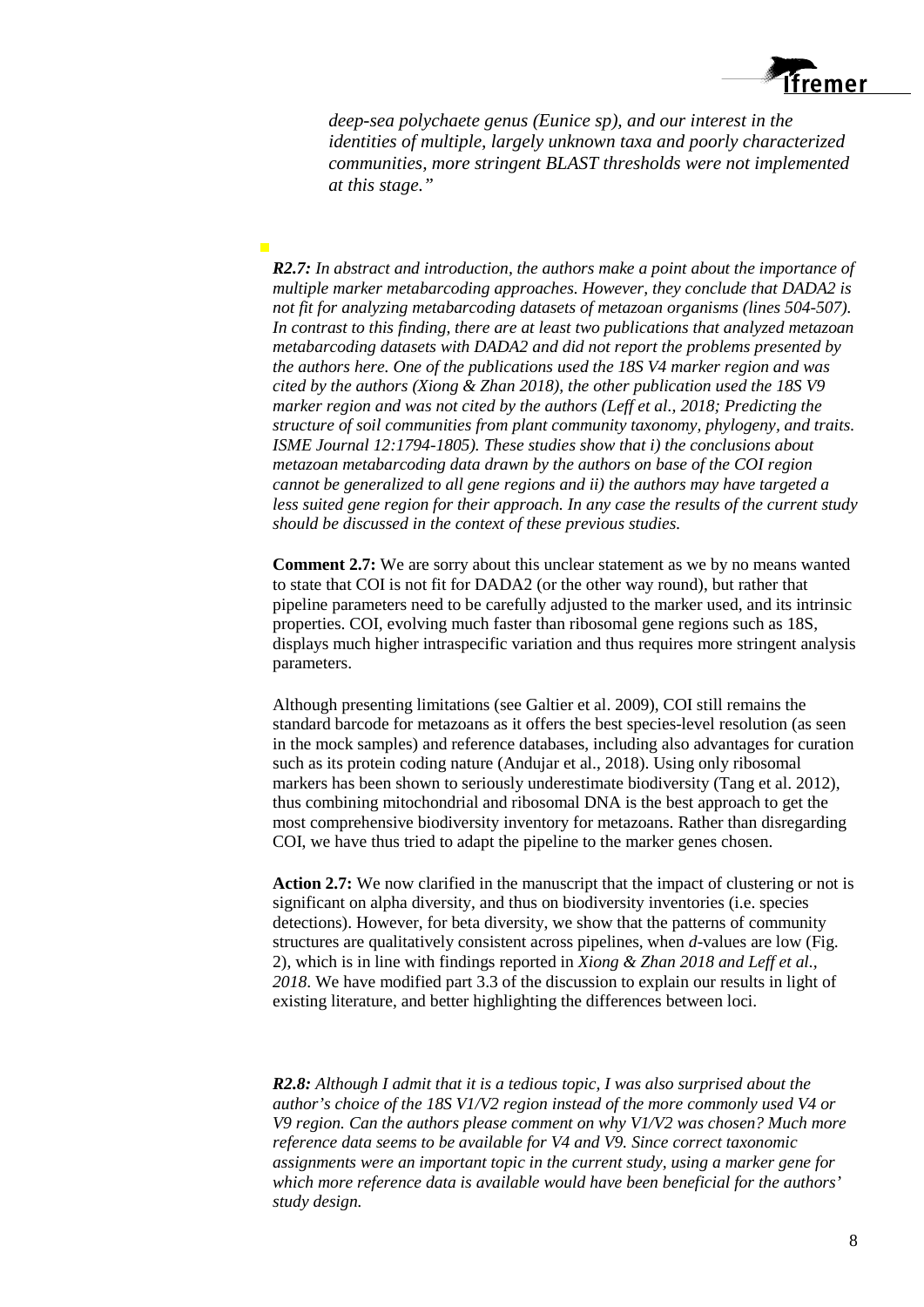

**Comment 2.8**: Our primary goal was to evaluate pipeline effects on metazoan datasets; we chose the 18S V1-V2 region targeted by the Sinniger primers (Sinniger et al. 2016) as these primers are modified to preferentially target metazoans and are also well represented in the curated reference database Silva. Preliminary results on 18S V4 and V9 data that are also produced in our project show that these regions target many more protists over metazoans, and better results are obtained for metazoans using 18S-V1 and COI.

#### *Minor comments:*

*R2.9:* Two sentences I struggled the most with:

'*As metabarcoding with multiple markers, spanning several branches of the tree of life is becoming more accessible, bioinformatic pipelines need to accommodate both micro- and macro biologists.' (lines 2-4).* 

'*The results also confirm an important variation in the amplification success across taxa (Bhadury et al., 2006; Carugati, Corinaldesi, Dell'Anno, & Danovaro, 2015), supporting the present approach combining nuclear and mitochondrial markers to achieve more comprehensive biodiversity inventories (Cowart et al., 2015; Drummond et al., 2015; Zhan, Bailey, Heath, & Macisaac, 2014).' (lines 542-546).* Could you please rephrase to make it clearer to the reader what you want to express?

**Action 2.9:** We re-phrased these sentences, they now read:

*"With sequencing costs decreasing, multiple-marker metabarcoding, spanning several branches of the tree of life is becoming more accessible. However, bioinformatic approaches need to adjust to taxonomic compartment as well as marker gene specificities."*

## and

"*Our results also support approaches combining nuclear and mitochondrial markers to achieve more comprehensive biodiversity inventories (Cowart et al. 2015; Drummond et al. 2015; Zhan et al. 2014). Indeed strong differences exist in amplification success among taxa (Bhadury et al. 2006; Carugati et al. 2015), exemplified by nematodes, which are well detected with 18S but not with COI (Bucklin et al. 2011)."*

*R2.10: The numbering of the manuscript sections is askew. Introduction should be '1', but Methods ended up being '1' and so on*.

**Action 2.10:** We corrected the numbering.

*R2.11: Reference style is not uniform. For instance: 'Bista et al., 2015' next to 'Deiner, Fronhofer, Mächler, Walser, & Altermatt, 2016' (line 36).* 

**Action 2.11:** We had used standard APA reference style. We have updated to use the Chicago manual of style with a maximum of two authors in-text.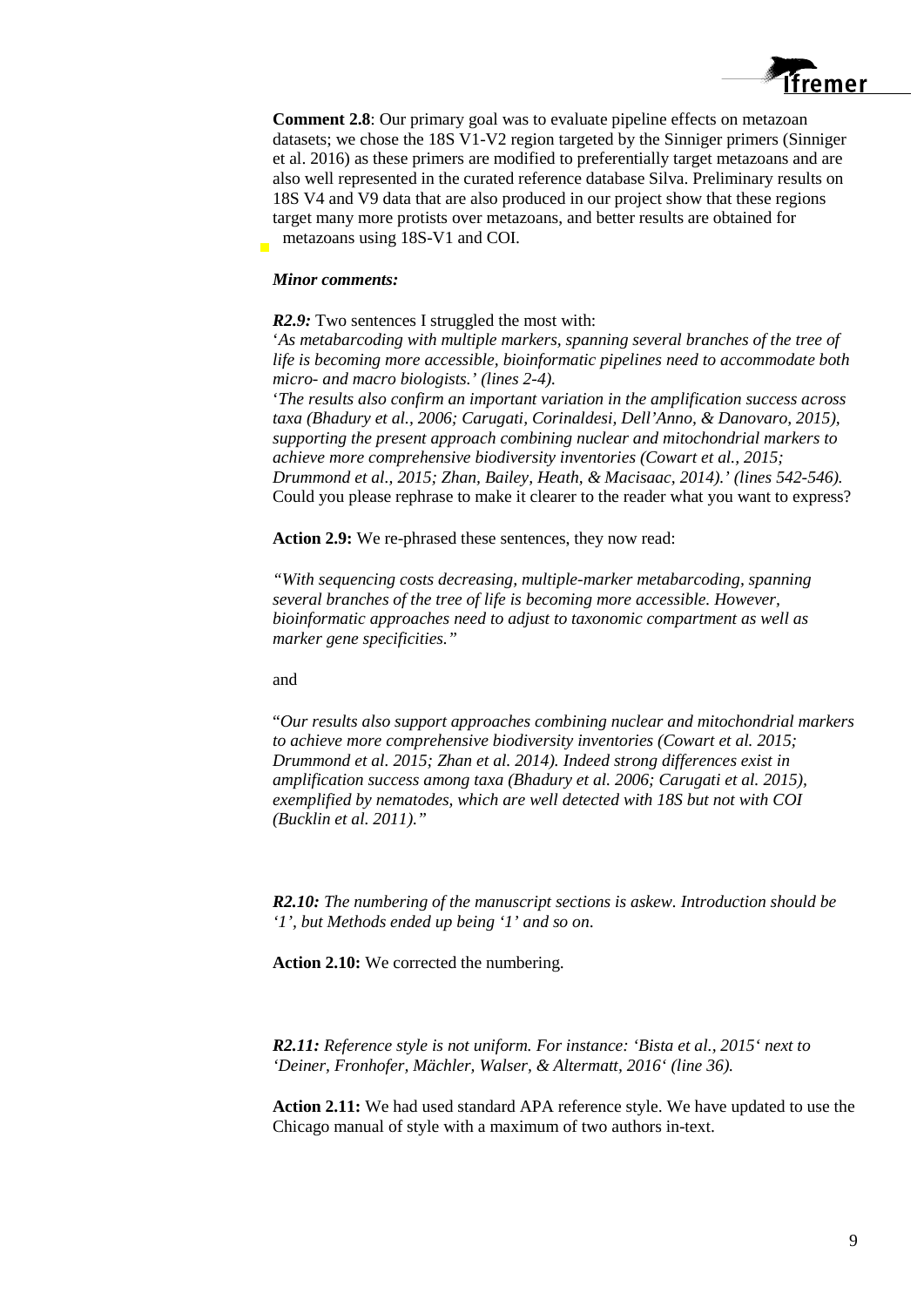

*R2.12: Singletons consist of only one read. If the OTU consists of two reads, it is a doubleton (line 68). By the way, DADA2 is very effective in removing singletons (see Callahan et al., 2016). Thus, if you think that singleton removal '…is arbitrary and potentially hinders the detection of rare species.' you should not use DADA2*.

**Action 2.12:** According to our understanding of the way DADA2 proceeds, the singletons removed are not arbitrarily removed but they are excluded because of low sequencing score quality (we indeed have some singleton ASVs in our datasets). Nevertheless and in order to focus on our main purpose, we removed the mention to singleton removal in the introduction, as this was not the focus of our line of thought. Rather, we present LULU as a potentially effective way to remove spurious OTUs, and as an alternative to commonly used OTU-filtering approaches, using read abundance or relative abundance thresholds.

*R2.13: Though different important topics are mentioned in the introduction it is not getting absolutely clear what the authors aim to achieve and how they want to do it. Especially the late mentioning of swarm and how this algorithm will be connected to what had been said before is confusing*.

**Action 2.13:** We have re-structured the introduction in order to underline 1) the potential necessity of clustering (at least in metazoans) and 2) the advantage of swarm v2 compared to percentage-based clustering methods.

*R2.14: What do the authors mean by amplicons obtained from negative controls (lines 317-318)? They cannot possibly refer to negative controls of the PCR that yielded amplicons? I am sure there must be another explanation, but could not find it in the manuscript's methods section. There is just the cryptic sentence 'Negative extraction controls were included in each extraction run.' (line 152). Could you please explain what exactly these controls are, what you used them for and why they had been pooled with the rest of the amplicons?*

**Action 2.14:** We have detailed the negative controls in the methods section. It now reads "*For the four field controls, the first solution of the kit was poured into the control zip-lock bag, before following the usual extraction steps. For the two negative extraction controls, a blank extraction (adding nothing to the bead tube) was performed alongside sample extractions*"

#### *R2.15: Do more abundant species in the mock communities lead to more ASVs/OTUs?*

**Comment 2.15:** We recovered a higher abundance of reads for those species with higher relative DNA concentration in the mock communities (see Table S6), yet, the *in vitro* admixture of DNA does not mimic the diversity of species with distinct number of cells, repeats of ribosomal sequences or mitochondria… For insects (Pinol et al. 2019 Mol. Ecol.) or fishes (Pont et al. 2018 Scientific Reports, Toshiaki et al. 2017, Mol. Eco. Ress.), correlations between biomass and read abundance could be established using very specific primer pairs. However, our global approach using "universal" primers to encompass the broadest possible range of metazoan diversity does not allow such approach. This is the reason why we prefer not to use the information about read numbers and to stick to presence/absence for metazoans.